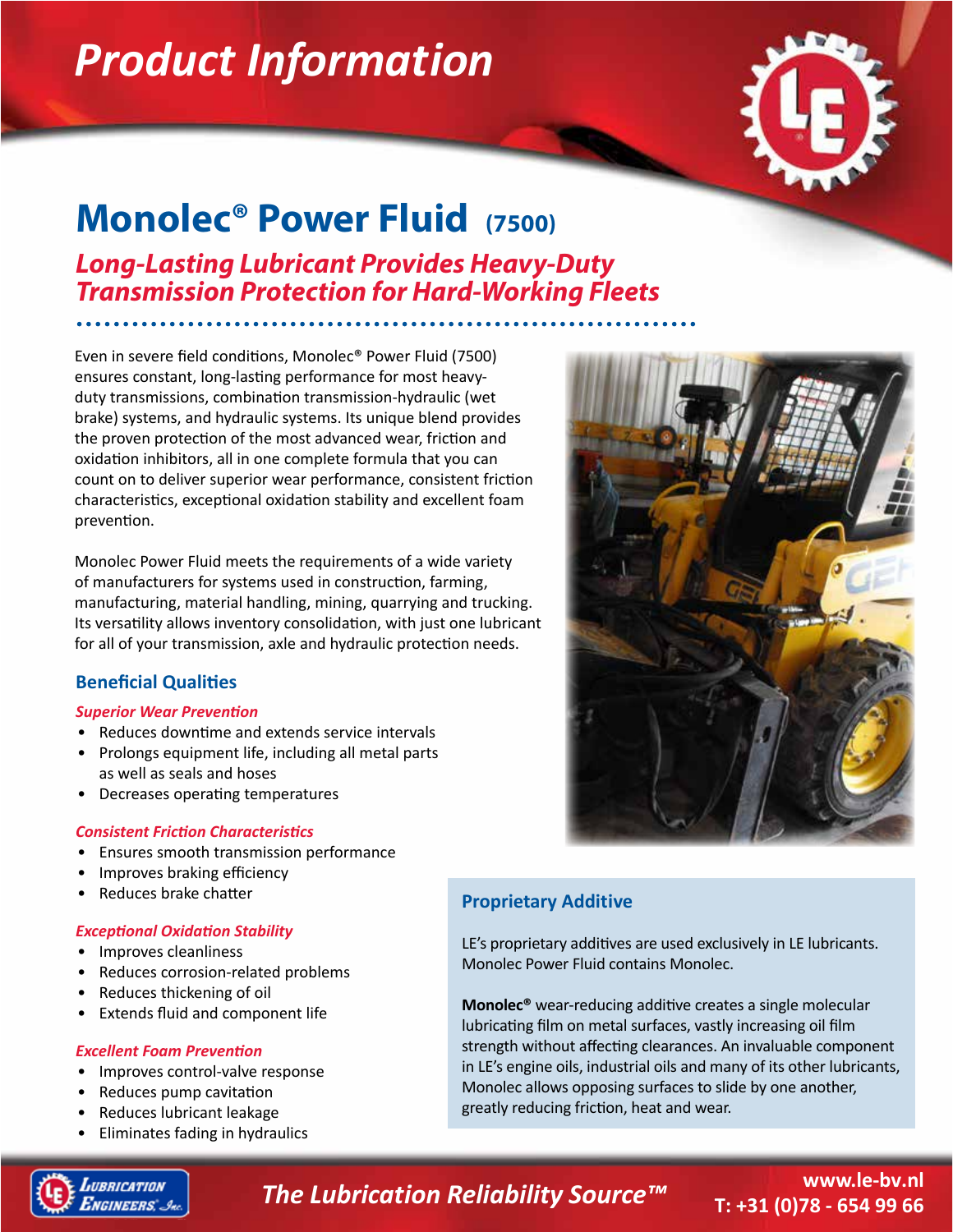

## *Superior Wear Protection*

#### **Gear Wear Test Results**

This Gear Wear Test (ASTM D4998) uses a modified FZG apparatus that operates at gear loadings of 284,000 psi (10th load stage), speeds of 100 rpm, and a temperature of 121°C (250°F) for 10 hours. At the end of the test, the gears are removed, weighed and visually inspected. LE's Monolec Power Fluid (7500) exhibited a weight loss of only 35 mg, which shows its superior protection when compared to the commercial grade power fluid, which demonstrated a weight loss of 366 mg.



This test represents a close correlation with three tractor manufacturer gear wear tests: Ford, J. I. Case and International Harvester, all of which also show a weight loss of 50 mg or less as excellent performance. Because of this correlation, this Gear Wear Test was adopted as the ASTM D4998 standard test method for gear wear in tractor hydraulic fluids. The upper limit for gear weight loss in the ASTM standard is 75 mg.

#### **Axle Wear & EP Test**



Ridging

Pitting

In this proprietary test for axle wear and extreme pressure, LE's patented additive combination provides clearly superior protection from the gear pitting and ridging that can reduce axle life.



Monolec 7500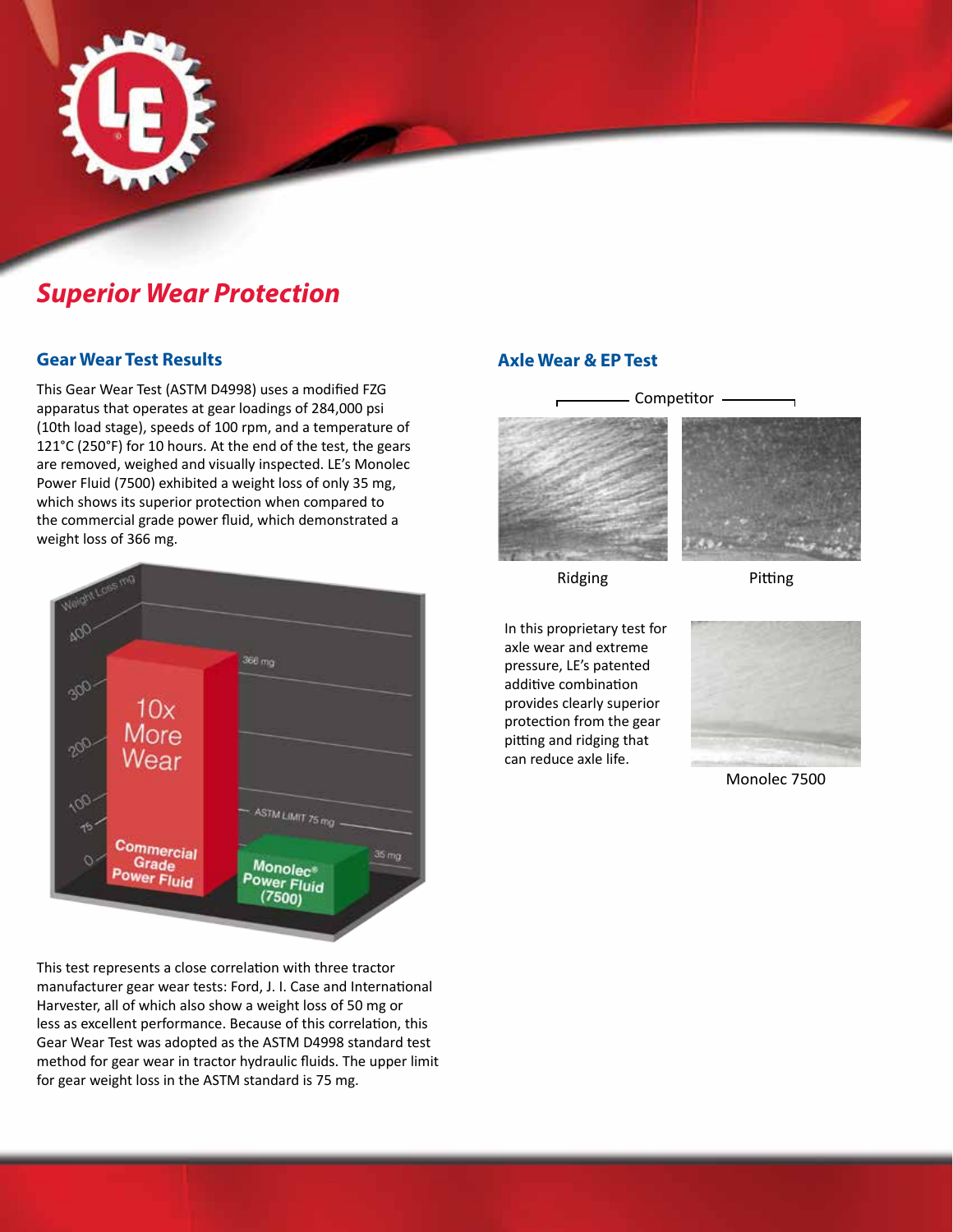

### *Exceptional Oxidation Stability*

**Tendency for Frictional Problems as Oil Oxidizes**



This proprietary test, using clutch material from an Allison transmission, demonstrates the ability of Monolec Power Fluid to maintain its frictional properties even when subjected to oxidation.

## *Consistent Friction Characteristics*

#### **Frictional Properties Measured at Various Speeds**

### *Excellent Foam Prevention*





Competitor Monolec 7500

Foaming of lubricants is known to cause problems with pump cavitation, inefficient control response, and even oxidation. Monolec Power Fluid has been specifically formulated to minimize the formation of foam even under more turbulent conditions in severe applications.



Monolec Power Fluid is formulated to maintain its friction profile under a variety of conditions to help promote smooth performance and extend equipment life.